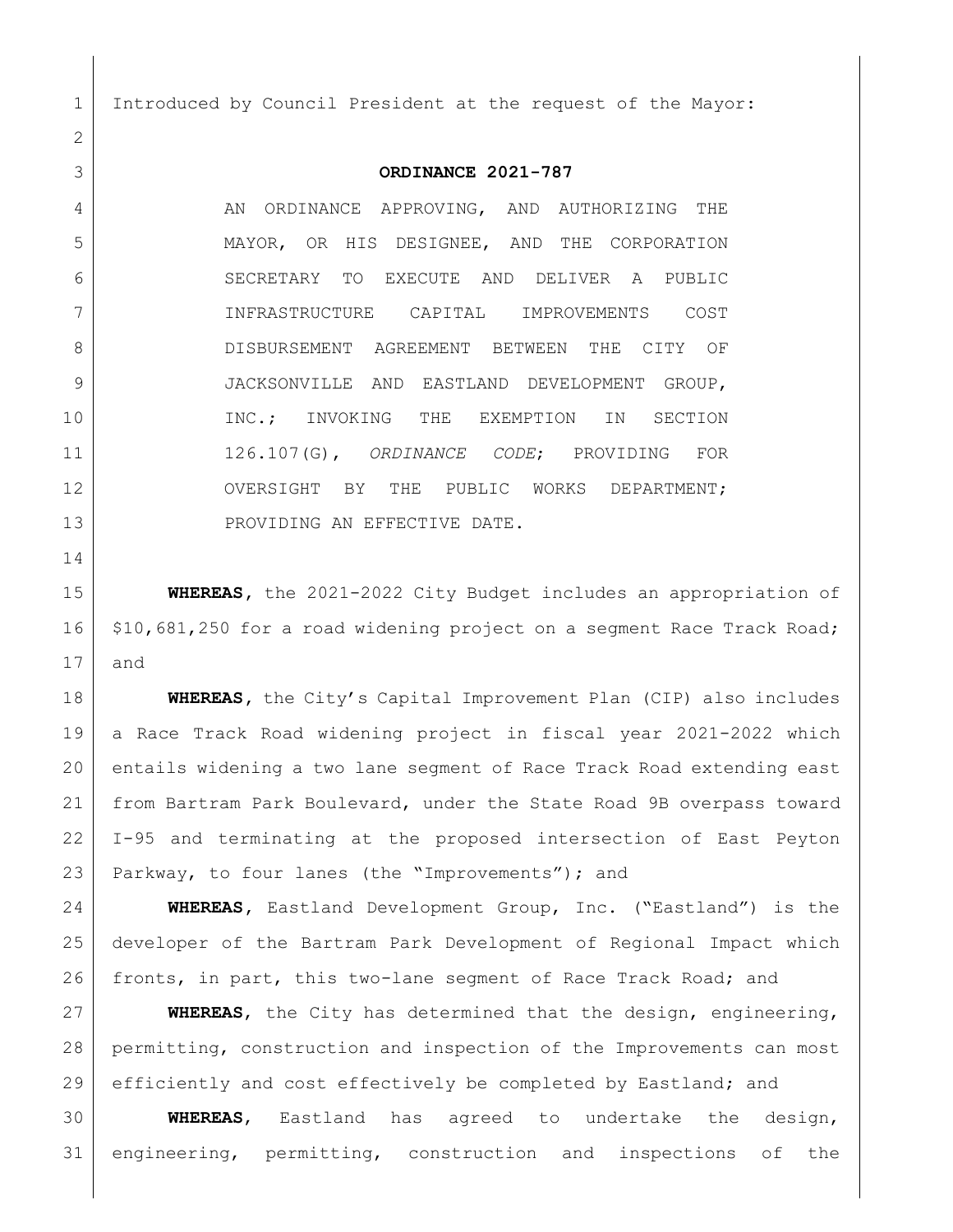1 Improvements in accordance with the terms and conditions outlined in 2 | the Public Infrastructure Capital Improvements Costs Disbursements Agreement (the "Agreement"), attached hereto as **Exhibit 1** and 4 incorporated herein by this reference; and

 **WHEREAS**, pursuant to the Agreement, the City has agreed to fund the design, engineering, permitting, construction and inspection of 7 the Improvements in a maximum amount equal to the lesser of the actual 8 verified costs for construction of the Improvements, or \$10,700,000, 9 with the balance, if any, to be funded by Eastland; and

 **WHEREAS,** the funds to pay the City's share in the costs to complete the Improvements were already appropriated pursuant to 2021- 12 | 504-E; now therefore

**BE IT ORDAINED** by the Council of the City of Jacksonville:

 **Section 1. Recitals.** The recitals set forth above are true 15 and contract and are incorporated herein by this reference.

 **Section 2. Approval and authorization to execute.** There is hereby approved, and the Mayor, or his designee, and Corporation 18 Secretary are hereby authorized to execute and deliver, the Public Infrastructure Capital Improvements Costs Disbursements Agreement between the City of Jacksonville and Eastland Development Group, Inc., in substantially the form as is attached hereto as **Exhibit 1** 22 and incorporated herein by this reference (the "Agreement"), including any amendments or extensions thereto. The Agreement may include such additions, deletions and changes as may be reasonable, 25 | necessary and incidental for carrying out the purposes thereof, as may be acceptable to the Mayor, or his designee, with such inclusion and acceptance being evidenced by execution of the Agreement by the Mayor, or his designee; provided however, no amendment, extension, or modification to the Agreement may increase the financial obligations or liability of the City to an amount in excess of the amount stated in the Agreement or decrease the duties and obligations

 $- 2 -$